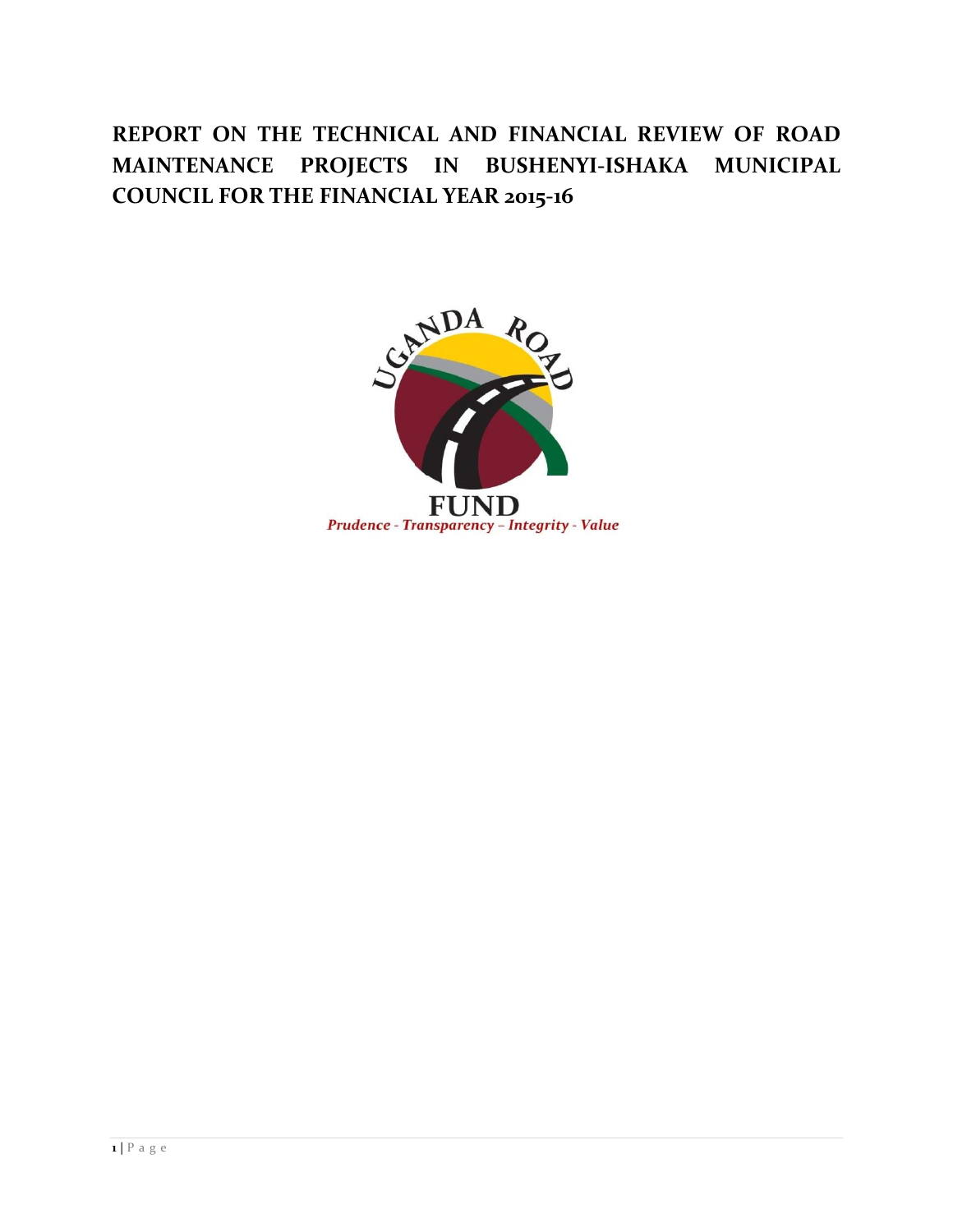## **TABLE OF CONTENTS**

| $\mathbf{1}$ . |                                                                   |
|----------------|-------------------------------------------------------------------|
| 1.1            |                                                                   |
| 1.2            |                                                                   |
| 1.3            |                                                                   |
| 1.4            |                                                                   |
| 1.5            |                                                                   |
| 1.6            |                                                                   |
| 1.7            |                                                                   |
| 2.             |                                                                   |
| 3.             | SPECIFIC TECHNICAL REVIEW FINDINGS ON SELECTED ROADS INSPECTED 11 |
| 3.1            |                                                                   |
| 3.2            |                                                                   |
| 3.3            |                                                                   |
| 4.             |                                                                   |
| 4.1            |                                                                   |
| 4.2            |                                                                   |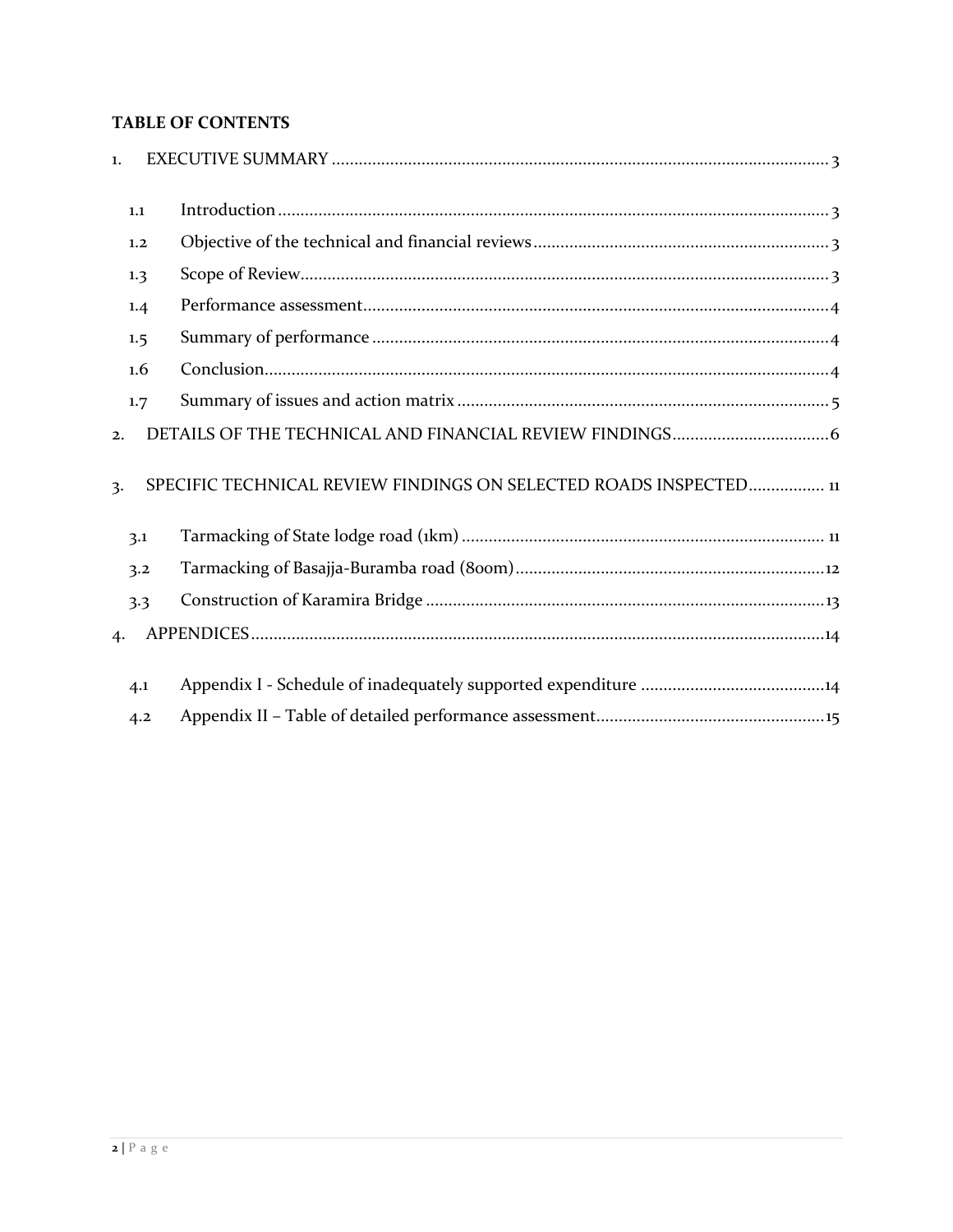## **REPORT ON TECHNICAL AND FINANCIAL REVIEW OF ROAD MAINTENANCE PROJECTS IN BUSHENYI-ISHAKA MUNICIPAL COUNCIL FOR THE FINANCIAL YEAR 2015-16**

#### <span id="page-2-1"></span><span id="page-2-0"></span>**1. EXECUTIVE SUMMARY**

#### **1.1. Introduction**

The Uganda Road Fund Act 2008 established the Uganda Road Fund (URF) for the purpose of financing routine and periodic maintenance of public roads; to facilitate the delivery of road maintenance services; to provide for the management of the Fund; and for other related matters.

The objectives are:

- To finance routine and periodic maintenance of public roads in Uganda;
- To ensure that public roads are maintained at all times; and
- To advise the Minister, in consultation with the Minister responsible for roads and the Minister responsible for local governments on; the preparation, efficient and effective implementation of the Annual Road Maintenance Programme; and the control of overloading of vehicles on public roads.

#### <span id="page-2-2"></span>**1.2. Objective of the technical and financial reviews**

The URF performed a technical and financial review of road maintenance projects in Bushenyi-Ishaka Municipal Council for the period July 2015 to June 2016. The purpose of the review was to provide assurance to the URF Board that funds disbursed in the period under review were utilised in accordance with the provisions in the work plans, performance agreements and the URF Act. Furthermore, the review aimed to verify that the use of such resources was efficient, effective and with due regard to economy and transparency.

The specific objectives of the review were:

- To establish financial propriety in management of URF funds;
- To establish the extent of compliance with laws, regulations, guidelines, performance agreements and work plans in fund management, procurement and program implementation;
- To determine the extent to which funded works and services were executed by Bushenyi-Ishaka Municipal Council; and
- To determine effectiveness of oversight and support organs such as Internal Audit on work plans and programs of Bushenyi-Ishaka Municipal Council.

#### <span id="page-2-3"></span>**1.3. Scope of Review**

The review was carried out based on the relevant laws and regulations including but not limited to:

- a) The Uganda Road Fund Act 2008;
- b) The Public Finance Management Act 2015;
- c) The Public Procurement and Disposal of Public Assets Act 2003;
- d) The Internal Audit Manual of the Uganda Road Fund;
- e) The Finance and Accounting Manual of the Uganda Road Fund;
- f) One Year Road Maintenance Plans for FY2015/16;
- g) Performance agreements for FY2015/16; and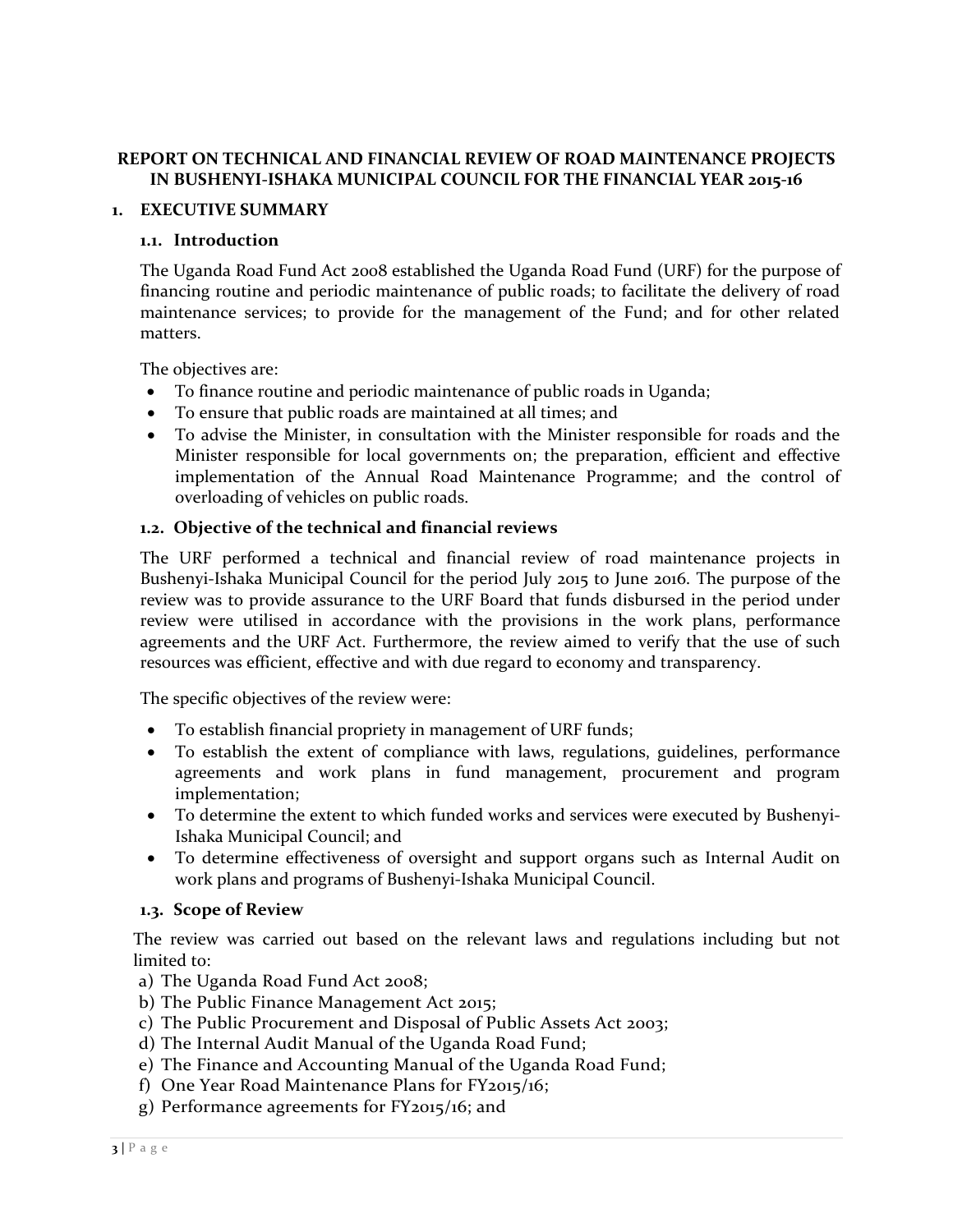h) Other standards of sound professional practice.

The budget of the Municipal Council for the FY2015/16 was **UGX848,578,000/=** which was planned to finance the activities summarised below in:

| Routine<br>Manual (UGX) | Routine<br>Mechanised (UGX) | Periodic<br><b>Maintenance (UGX)</b>                 | Mechanical<br>Imprest<br>(UGX) | Other<br>Works (UGX) | <b>Total</b><br>(UGX) |
|-------------------------|-----------------------------|------------------------------------------------------|--------------------------------|----------------------|-----------------------|
| 39,105,000 (95.6KM)     | $\overline{\phantom{a}}$    | 636,149,000 (53.13KM, 19<br>Culvert lines, 2 bridges | 67,976,000                     | 105,348,000          | 848,578,000           |

## <span id="page-3-0"></span>**1.4. Performance assessment**

This report presents performance of the Bushenyi – Ishaka MC during the period, identifying the critical exceptions in governance, financial management, procurement, project implementation and reporting that need to be addressed. The agency was rated and scored in the above mentioned performance areas against a standard scale as defined below:



The report also includes suggested recommendations and proposed way forward.

## <span id="page-3-1"></span>**1.5. Summary of performance**

The table below summarises the Municipal Council performance in the various areas reviewed by the audit team. Details of the assessment are attached in Appendix II.

| No.          | Performance Area               | Weight<br>(%) | <b>Aggregated</b><br>Score $(\% )$ |
|--------------|--------------------------------|---------------|------------------------------------|
| 1            | Planning and Budgeting         | 20            | 14                                 |
| $\mathbf{z}$ | <b>Procurement Processes</b>   | 8             | 05                                 |
| 3            | Project Management and Control | 30            | 20                                 |
| 4            | <b>Actual Works Done</b>       | 25            | 14                                 |
| 5            | Oversight                      | 10            | ο8                                 |
| 6            | <b>Agency Capacity</b>         |               | 04                                 |
|              | Total                          | 100           | 65                                 |

## <span id="page-3-2"></span>**1.6. Conclusion**

Based on the evaluation of the function areas highlighted above, the performance of the Municipal Council is rated at 65% which is **adequate.** Management needs to put in place an appropriate action plan to address the exceptions noted and ensure effective utilisation of URF's funds in future.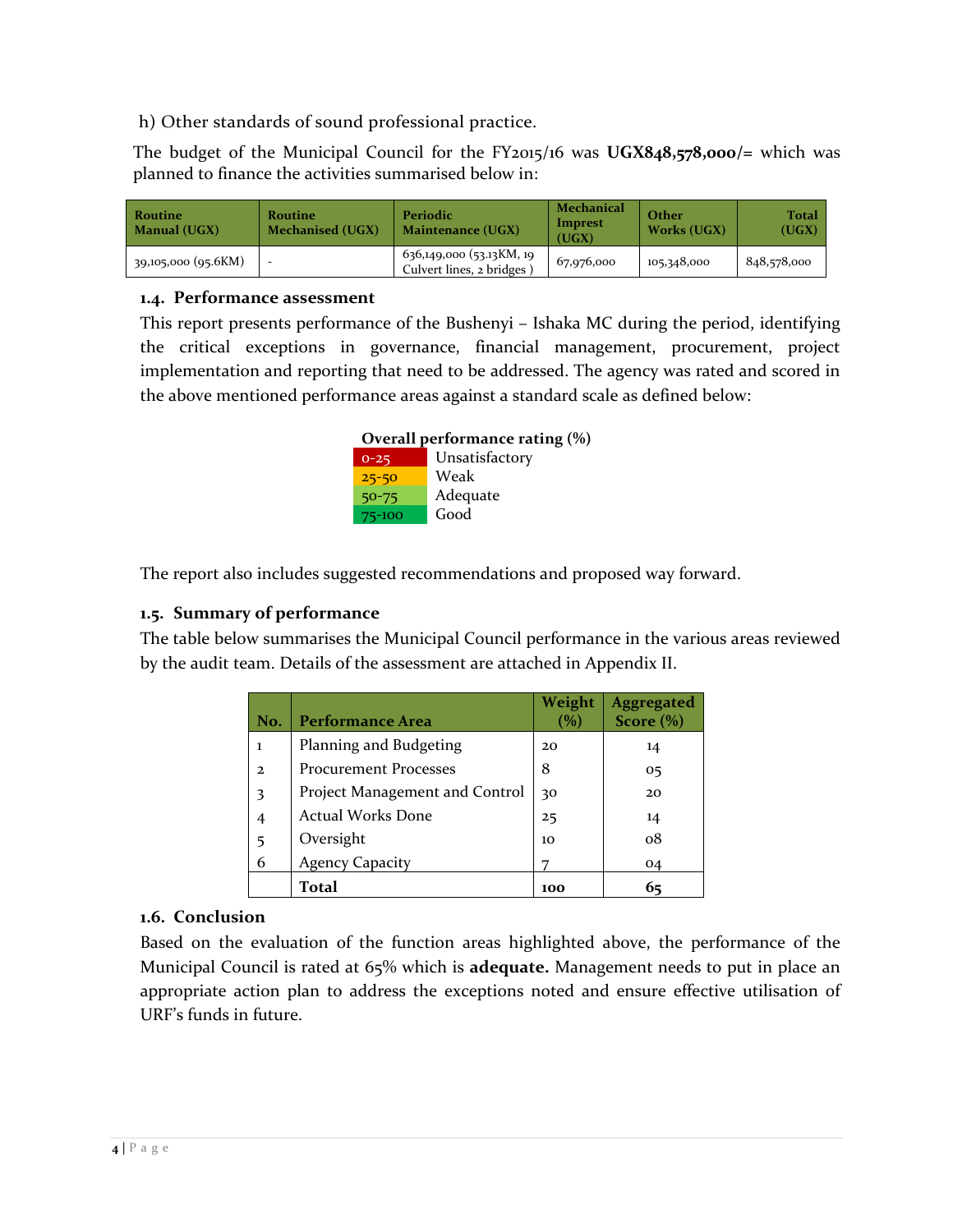<span id="page-4-0"></span>

|  |  | 1.7. Summary of issues and action matrix |  |  |  |
|--|--|------------------------------------------|--|--|--|
|--|--|------------------------------------------|--|--|--|

| <b>Issue</b> |                                                                                                                                                                                                                                                                                                                                                                                                      | <b>Action Required</b>                                                                                                                                                                                                                                                                  | <b>Action</b><br><b>by</b> | <b>Deadline</b>                             |
|--------------|------------------------------------------------------------------------------------------------------------------------------------------------------------------------------------------------------------------------------------------------------------------------------------------------------------------------------------------------------------------------------------------------------|-----------------------------------------------------------------------------------------------------------------------------------------------------------------------------------------------------------------------------------------------------------------------------------------|----------------------------|---------------------------------------------|
| 1.           | Deviation from engineering design,<br>practices and implementation standards:<br>Lack of unit rates schedule for<br>$a_{1}$<br>planning in the FY2015/16,<br>Failure to install project information<br>b.<br>signage<br>Failure<br>and<br>$\mathsf{to}$<br>bitumen<br>test<br>C <sub>1</sub><br>aggregates for tarmacking works<br>Lack of final accounts / reports for<br>d.<br>completed projects. | • To develop a schedule for unit rates to<br>guide planning on annual basis<br>· Follow MoWT standards for road<br>works at all times<br>• To place signage on all major projects<br>as a standard practice<br>• To prepare closure accounts and<br>reports for each completed project. | TC                         | Effective<br>Q2<br>of FY2016/17             |
| 2.           | Non-adherence to the procurement<br>processes by Works department and<br>usurping Procurement and Disposal<br>Unit's roles and responsibilities                                                                                                                                                                                                                                                      | To comply with provisions of the PPDA<br>Act while undertaking procurement of<br>supplies for maintenance works.                                                                                                                                                                        | TC                         | Effective<br>Q <sub>2</sub><br>of FY2016/17 |
| 3.           | Under performance on road Routine<br>Mechanised Maintenance budget by<br>86%                                                                                                                                                                                                                                                                                                                         | To adhere to the budget in order to<br>achieve the road maintenance objectives<br>set in the financial year.                                                                                                                                                                            | TC                         | Continuous                                  |
| 4.           | road<br>oversight<br>Inadequate<br>over<br>maintenance<br>Internal<br>by<br>Audit<br>department.                                                                                                                                                                                                                                                                                                     | Internal Audit to ensure adequate<br>oversight on both financial management<br>technical<br>and<br>of<br>aspects<br>road<br>maintenance activities.                                                                                                                                     | TC                         | Immediate                                   |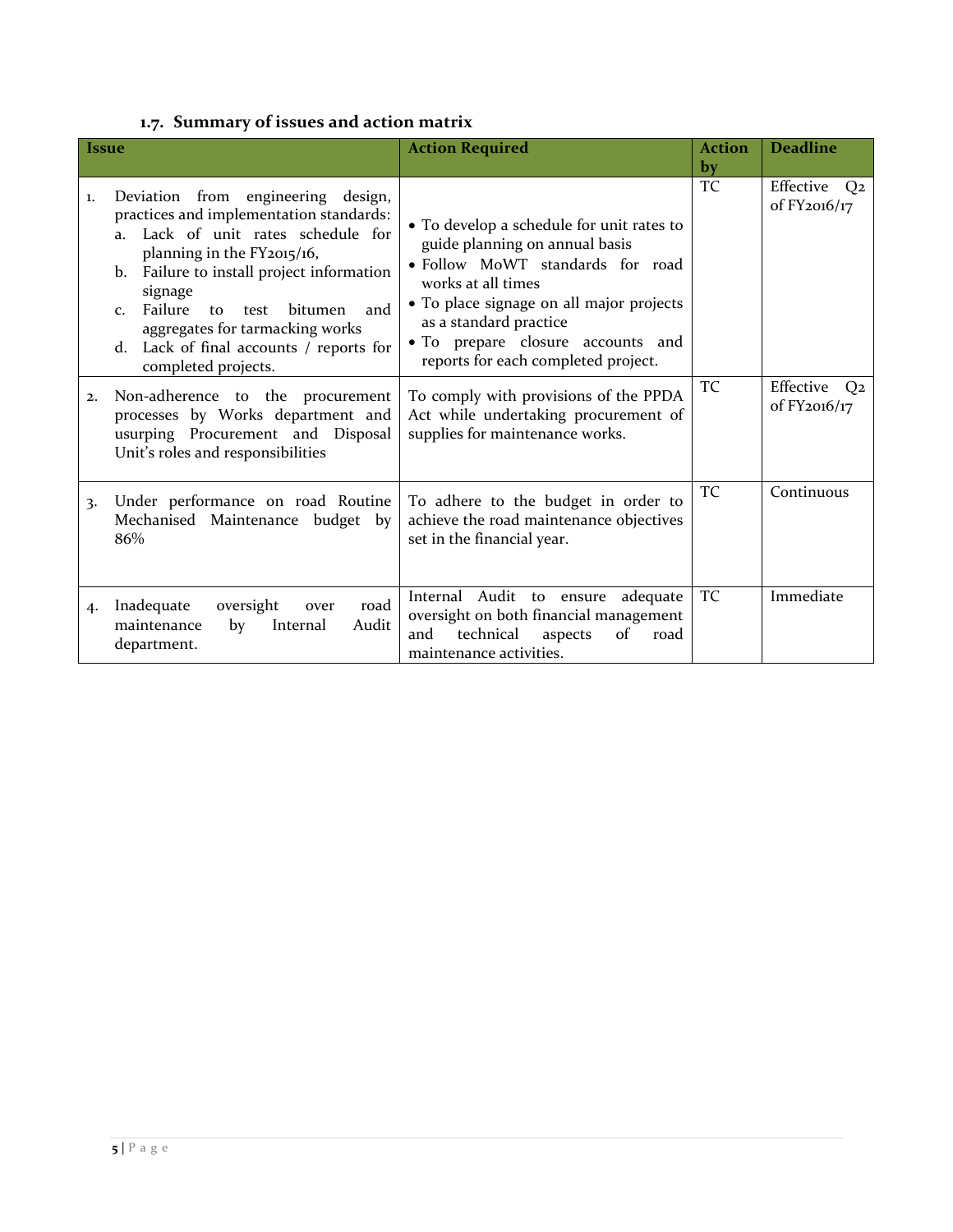<span id="page-5-0"></span>

| <b>AREA</b>                              | <b>STATEMENT OF CONDITION/FINDING</b>                                                                                                                                                                                                                                                                                                                                                                                                                                                                                                                                                                                                                                                                                                                                                                                                                                                                                                                                    | <b>IMPLICATION</b>                                                                                                                                                                                                                        | <b>MANAGEMENT RESPONSES</b>                                                                                                                                                                                                                                                                                                | <b>RECOMMENDATIONS</b>                                                                                                                                                                                                                                                                                                                                                                           |
|------------------------------------------|--------------------------------------------------------------------------------------------------------------------------------------------------------------------------------------------------------------------------------------------------------------------------------------------------------------------------------------------------------------------------------------------------------------------------------------------------------------------------------------------------------------------------------------------------------------------------------------------------------------------------------------------------------------------------------------------------------------------------------------------------------------------------------------------------------------------------------------------------------------------------------------------------------------------------------------------------------------------------|-------------------------------------------------------------------------------------------------------------------------------------------------------------------------------------------------------------------------------------------|----------------------------------------------------------------------------------------------------------------------------------------------------------------------------------------------------------------------------------------------------------------------------------------------------------------------------|--------------------------------------------------------------------------------------------------------------------------------------------------------------------------------------------------------------------------------------------------------------------------------------------------------------------------------------------------------------------------------------------------|
| <b>PLANNING AND</b><br><b>BUDGETING</b>  | $\checkmark$ Annual work plan for the FY2015/16<br>The annual work plan for the FY2015/16 was in<br>place and submitted to the URF on the 29 <sup>th</sup> July<br>2015. However it was noted that a schedule of unit<br>rates for formulation of the annual work plan was<br>not availed nor used in the budgeting process.<br><b>Budget performance monitoring</b><br>$\checkmark$<br>The team was provided with the data on budget<br>performance for review as recorded in the vote<br>book. However, it was noted the Municipal<br>Council under performed on all categories of road<br>maintenance as broken down below:<br><b>Variance</b><br><b>Budget</b><br><b>Actual</b><br><b>RMM</b><br>39,105,000<br>5,200,000<br>33,905,000<br><b>RMeM</b><br>PM<br>636,149,000<br>631,240,000<br>4,909,000<br>MI<br>67,976,000<br>8,076,000<br>59,900,000<br>Other works<br>105,348,000<br>51,126,000<br>54,222,000<br>848,578,000<br>Total<br>750,562,000<br>98,016,000 | Lack of a<br>unit rates'<br>schedule<br>makes<br>the<br>of<br>assessment<br>reasonableness of road<br>maintenance<br>costs<br>impossible<br>maintenance<br>The road<br>for<br>objectives<br>the<br>financial year may not be<br>achieved. | • A schedule of unit rates<br>used is now available<br>Due budget cuts from URF the<br>municipal council was not<br>able<br>fund<br>road<br>to<br>maintenance activities 100%.<br>The municipal council local<br>revenue is too meagre to<br>supplement or fill the funding<br>gaps on the road maintenance<br>activities. | The<br>Municipal Council<br>should derive unit rates to<br>guide its planning and<br>implementation<br>project<br>process on annual basis.<br>The schedule should be<br>submitted to URF along<br>with the work plans.<br>Municipal Council<br>The<br>should<br>endeavour<br>to<br>adhere to the budget in<br>order to achieve the road<br>maintenance objectives set<br>for the financial year. |
| <b>PROCUREMENT</b><br><b>OF SUPPLIES</b> | $\checkmark$ Procurement plan and records<br>The audit team was availed with the procurement<br>plan of the period under review. It included the<br>planned procurements for road maintenance.<br>Procurement records for the supply of materials<br>used in road maintenance activities were in place.<br>In addition the Municipal executed framework<br>contracts during the year which made the supply                                                                                                                                                                                                                                                                                                                                                                                                                                                                                                                                                               | Procurement of supplies<br>materials<br>and<br>were<br>carried transparent and<br>competitive<br>manner.<br>However the exceptions<br>violates<br>noted<br>the<br>provisions of the PPDA                                                  | The exceptions highlighted<br>during the financial year were<br>due to emergency where<br>accessibility<br>has<br>been<br>hindered since most of the<br>roads<br>through<br>traverse<br>the<br>However,<br>swamps.<br>Municipal Council has will                                                                           | The<br>Municipal Council<br>should<br>follow<br>the<br>provisions of the PPDA Act<br>while<br>undertaking<br>its<br>procurement of supplies<br>for maintenance works.                                                                                                                                                                                                                            |

## **2. DETAILS OF THE TECHNICAL AND FINANCIAL REVIEW FINDINGS**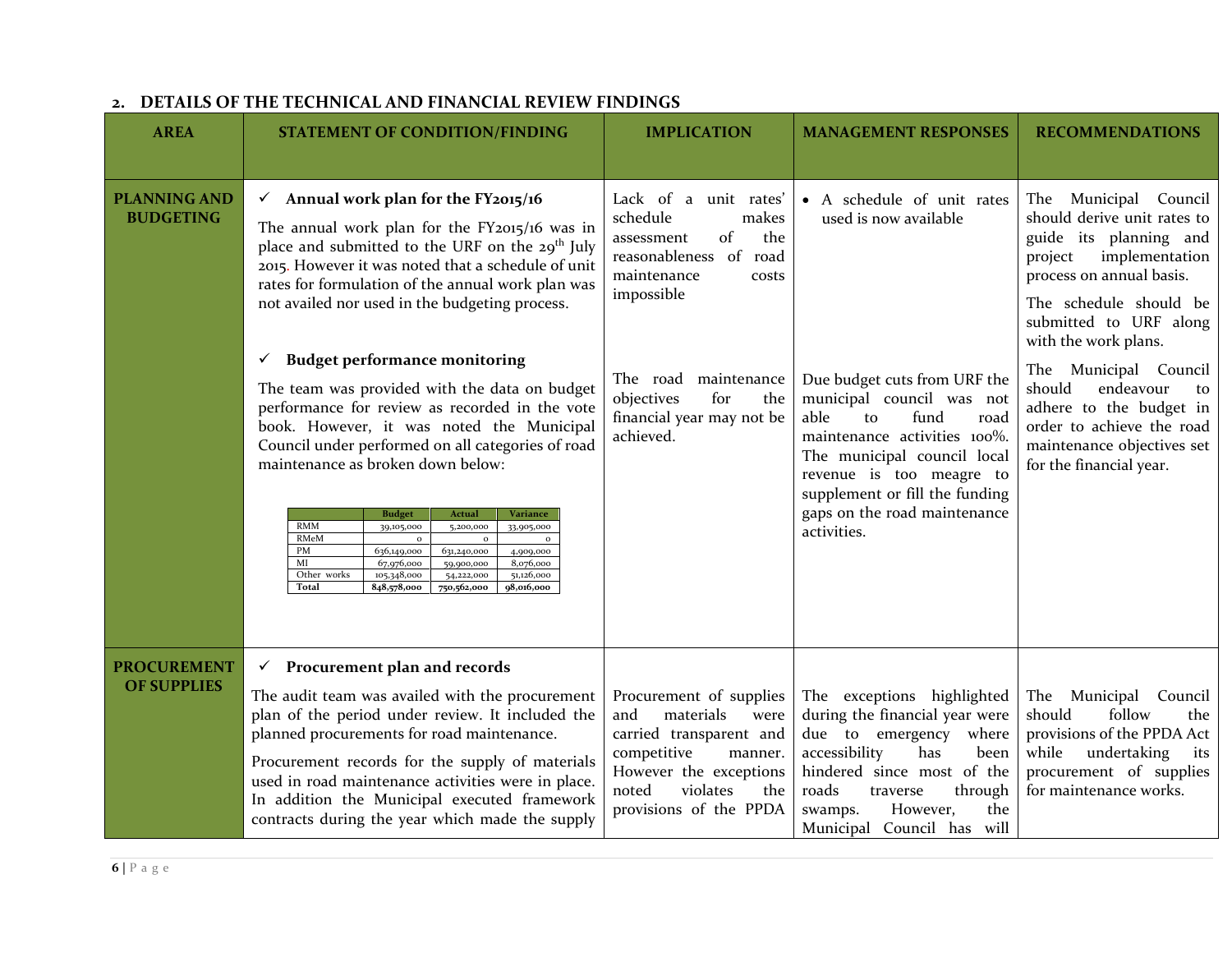| <b>AREA</b>                                               | <b>STATEMENT OF CONDITION/FINDING</b>                                                                                                                                                                                                                                                                                                                                                                                                                                                                                                                                                                                                                                                                                                                                                                                                                                                                                                                                                                                                                                                                                                                                                                                          | <b>IMPLICATION</b>                                                                                                                                                                                                                                             | <b>MANAGEMENT RESPONSES</b>                                                                                                                                                                                                                                                                                                                   | <b>RECOMMENDATIONS</b>                                                                                                                                                                                                                                                                |
|-----------------------------------------------------------|--------------------------------------------------------------------------------------------------------------------------------------------------------------------------------------------------------------------------------------------------------------------------------------------------------------------------------------------------------------------------------------------------------------------------------------------------------------------------------------------------------------------------------------------------------------------------------------------------------------------------------------------------------------------------------------------------------------------------------------------------------------------------------------------------------------------------------------------------------------------------------------------------------------------------------------------------------------------------------------------------------------------------------------------------------------------------------------------------------------------------------------------------------------------------------------------------------------------------------|----------------------------------------------------------------------------------------------------------------------------------------------------------------------------------------------------------------------------------------------------------------|-----------------------------------------------------------------------------------------------------------------------------------------------------------------------------------------------------------------------------------------------------------------------------------------------------------------------------------------------|---------------------------------------------------------------------------------------------------------------------------------------------------------------------------------------------------------------------------------------------------------------------------------------|
| <b>PROJECT</b><br><b>MANAGEMENT</b><br><b>AND CONTROL</b> | of materials be undertaken in a fairly timely<br>manner. However the review noted instances<br>below where the user department usurped the<br>procurement function by directly advancing funds<br>to staff for purchase of road maintenance<br>materials.<br><b>Beneficiary</b><br>PV No<br>Amount<br>Purpose<br>Nuwagaba Deus<br>40/8<br>Fuel & gravel<br>3,925,000<br>Fuel & gravel<br>Nuwagaba Deus<br>38/8<br>2,740,000<br>Nuwagaba Deus<br>36/8<br>Hire of water<br>2,600,000<br>tank<br>$\checkmark$ Quality control procedures<br>Clause 9 (e) of the performance agreement<br>required the Municipal to ensure that all<br>maintenance works are conducted in accordance<br>with quality standards.<br>Bushenyi-Ishaka MC undertook quality assurance<br>and control tests for gravel material utilised in the<br>road maintenance works of both Sate lodge and<br>Basajja-Buramba roads. And the material utilised<br>were of the right quality. However, aggregates and<br>bitumen utilised were not subjected to quality<br>tests. There was also no record of in-situ quality<br>tests conducted during project implementation. In<br>addition there were no working designs for<br>Ntarukwa and Karamira bridges. | Act.<br>for<br>Value<br>money<br>be<br>cannot<br>guaranteed due to<br>uncertainty on the<br>quality of materials<br>used.<br>Lack<br>of<br>project<br>designs<br>makes<br>it<br>difficult to assess the<br>adequacy of<br>the<br>implemented<br>infrastructure | endeavour to follow the set<br>guidelines<br>procurement<br>stipulated.<br>· Noted. For quality control<br>and assurance the municipal<br>required<br>council<br>the<br>supplier of the bituminous<br>materials will be required to<br>for<br>provide<br>$\overline{u}$ s<br>the<br>manufacturers country of<br>origin and test certificates. | All works<br>should<br>be<br>executed in accordance<br>with acceptable standards<br>in relation to design,<br>documentation and testing<br>suitability of materials<br>used.<br>The<br>Municipal should<br>undertake<br>engineering<br>for<br>designs<br>all<br>implemented projects. |
|                                                           | $\checkmark$ Project management documentation<br>Bushenyi-Ishaka<br>MC<br>maintained<br>project<br>monitoring reports. However, there are key<br>documents that were not maintained by the<br>agency such as records of approval of work<br>program, project specific progress reports and<br>measurement of actual works done at completion                                                                                                                                                                                                                                                                                                                                                                                                                                                                                                                                                                                                                                                                                                                                                                                                                                                                                   | There is poor project<br>implementation and risk<br>of<br>improper<br>accountability.                                                                                                                                                                          | • Noted.<br>Filling<br>project<br>progress report and making<br>final account of the projects<br>being undertaken under the<br>road maintenance will be                                                                                                                                                                                       | Municipal<br>should<br>The<br>improve project record<br>keeping and include final<br>accounts that are specific<br>to particular road projects                                                                                                                                        |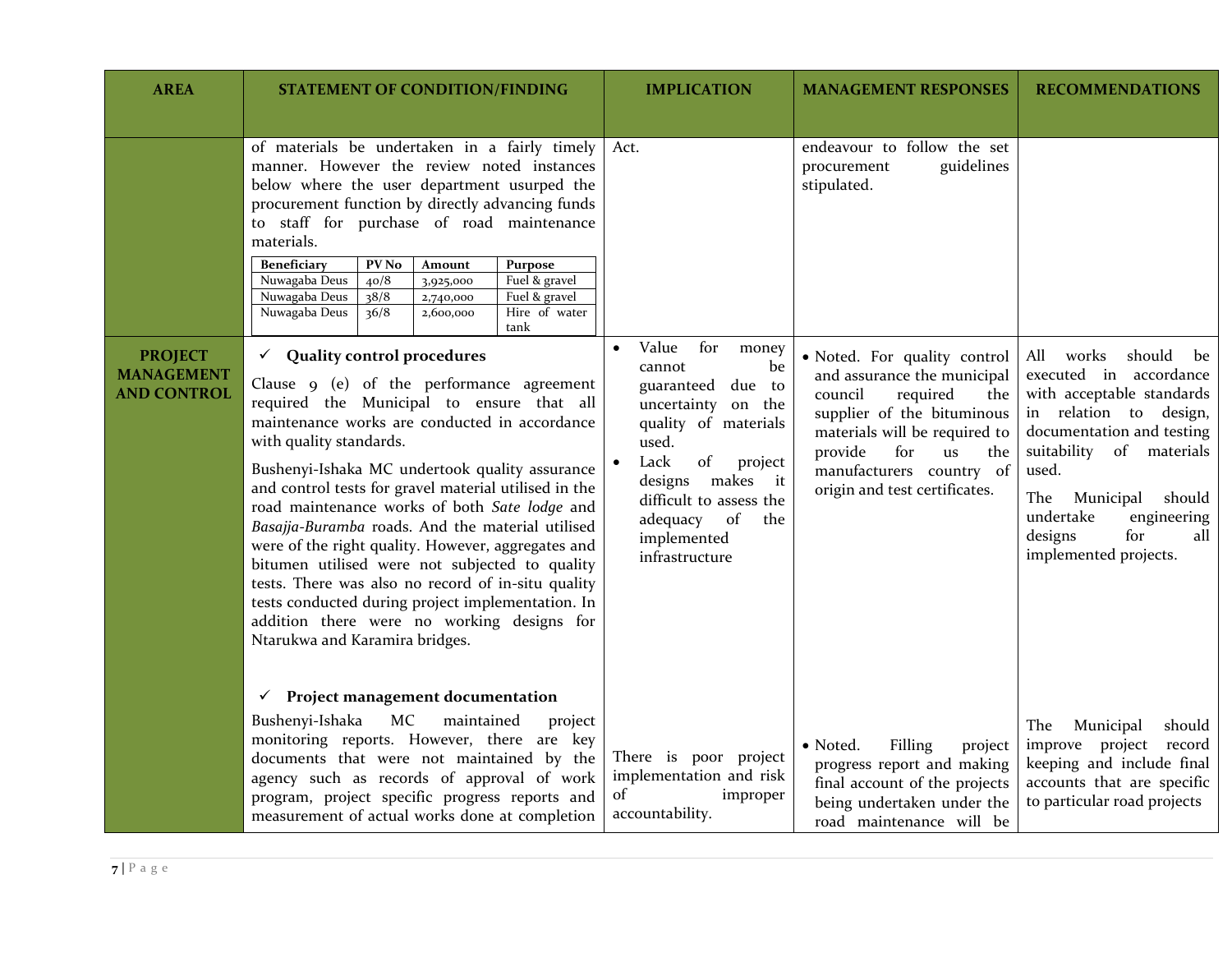| <b>AREA</b>                                             | <b>STATEMENT OF CONDITION/FINDING</b>                                                                                                                                                                                                                                                                                                                                                                                                                                                                                                                                                                                                                                                                                                                                                                                                                                                                                                                                                                                                                        | <b>IMPLICATION</b>                                                                               | <b>MANAGEMENT RESPONSES</b>                                                                                                                                                                                                                                                                                                                                                                                                                                                                                                                                                                                                                                                                                                                                                                                                                          | <b>RECOMMENDATIONS</b>                                                                                       |
|---------------------------------------------------------|--------------------------------------------------------------------------------------------------------------------------------------------------------------------------------------------------------------------------------------------------------------------------------------------------------------------------------------------------------------------------------------------------------------------------------------------------------------------------------------------------------------------------------------------------------------------------------------------------------------------------------------------------------------------------------------------------------------------------------------------------------------------------------------------------------------------------------------------------------------------------------------------------------------------------------------------------------------------------------------------------------------------------------------------------------------|--------------------------------------------------------------------------------------------------|------------------------------------------------------------------------------------------------------------------------------------------------------------------------------------------------------------------------------------------------------------------------------------------------------------------------------------------------------------------------------------------------------------------------------------------------------------------------------------------------------------------------------------------------------------------------------------------------------------------------------------------------------------------------------------------------------------------------------------------------------------------------------------------------------------------------------------------------------|--------------------------------------------------------------------------------------------------------------|
|                                                         | (final accounts) for the implemented projects.<br><b>Overestimation of Quantities</b><br>$\checkmark$<br>The cost estimate BOQs for the upgrading of State<br>lodge road and Basajja-Buramba road both<br>totalling UGX 937,000,000/= had line items with<br>inadequate descriptions and unrealistic quantities<br>of materials used. Specifically:<br>The spray rates for aggregates utilised and<br>$\bullet$<br>bituminous emulsions were not specified in<br>the BOQs.<br>Using standard spray rates of 130 $m2/m3$ and<br>$\bullet$<br>110 m <sup>2</sup> /m <sup>3</sup> for $10/14$ mm and $16/2$ omm<br>aggregates respectively, 170 tons of 10/14mm<br>and 140 tons of 16/20mm aggregates should<br>have been adequate for state lodge road and<br>140 tons of 10/14mm and 120 tons of<br>16/20mm aggregates should have been<br>adequate for Basajja-Buramba. Audit<br>estimates revealed that on aggregates alone,<br>UGX $76.5M$ /= would have been adequate<br>instead of the quoted $113.5M$ /= implying a<br>possible saving of UGX $37M$ /=. | There is a risk that funds<br>could<br>have<br>been<br>improperly utilised on<br>these projects. | commenced going forward.<br>municipal<br>The<br>council<br>budgets are small to attract<br>consultants to design for us<br>structures although it is<br>building up capacity for<br>creation in house designs<br>through recruitment of<br>more staff to handle these<br>assignments.<br>The<br>spray<br>rates<br>for<br>used<br>aggregates<br>$22 -$<br>$25\text{kg/m}^2$ If we consider a<br>section of a 7.5m wide road<br>and 1km section and using<br>upper<br>the<br>limit<br>for<br>planning we have 187.5<br>tonnes we add 10% waste<br>thus we have $206.25$<br>tonnes. This is realistic in<br>planning. Most of our<br>machines we use are not<br>calibrated and spray rates<br>determined<br>by<br>are<br>experience. Since most of<br>the machines are not<br>computerised we rely on<br>expert man power to<br>deliver a quality road. | BOQs of road works<br>should give specific details<br>and estimates based on<br>standard specifications.     |
| <b>FINANCIAL</b><br><b>MANAGEMENT</b><br><b>RECORDS</b> | $\checkmark$ Inadequately supported expenditure<br>Contrary to S181 of the Treasury Accounting<br>Instructions, payments amounting to UGX<br>$26,032,016$ = lacked vital supporting documents.                                                                                                                                                                                                                                                                                                                                                                                                                                                                                                                                                                                                                                                                                                                                                                                                                                                               | There is<br>a risk<br>of<br>diversion of funds to<br>other projects without<br>detection.        | The supporting documents<br>are available for review.                                                                                                                                                                                                                                                                                                                                                                                                                                                                                                                                                                                                                                                                                                                                                                                                | Bushenyi-Ishaka<br>MC<br>should<br>always<br>provide<br>support documents<br>for<br>review during the review |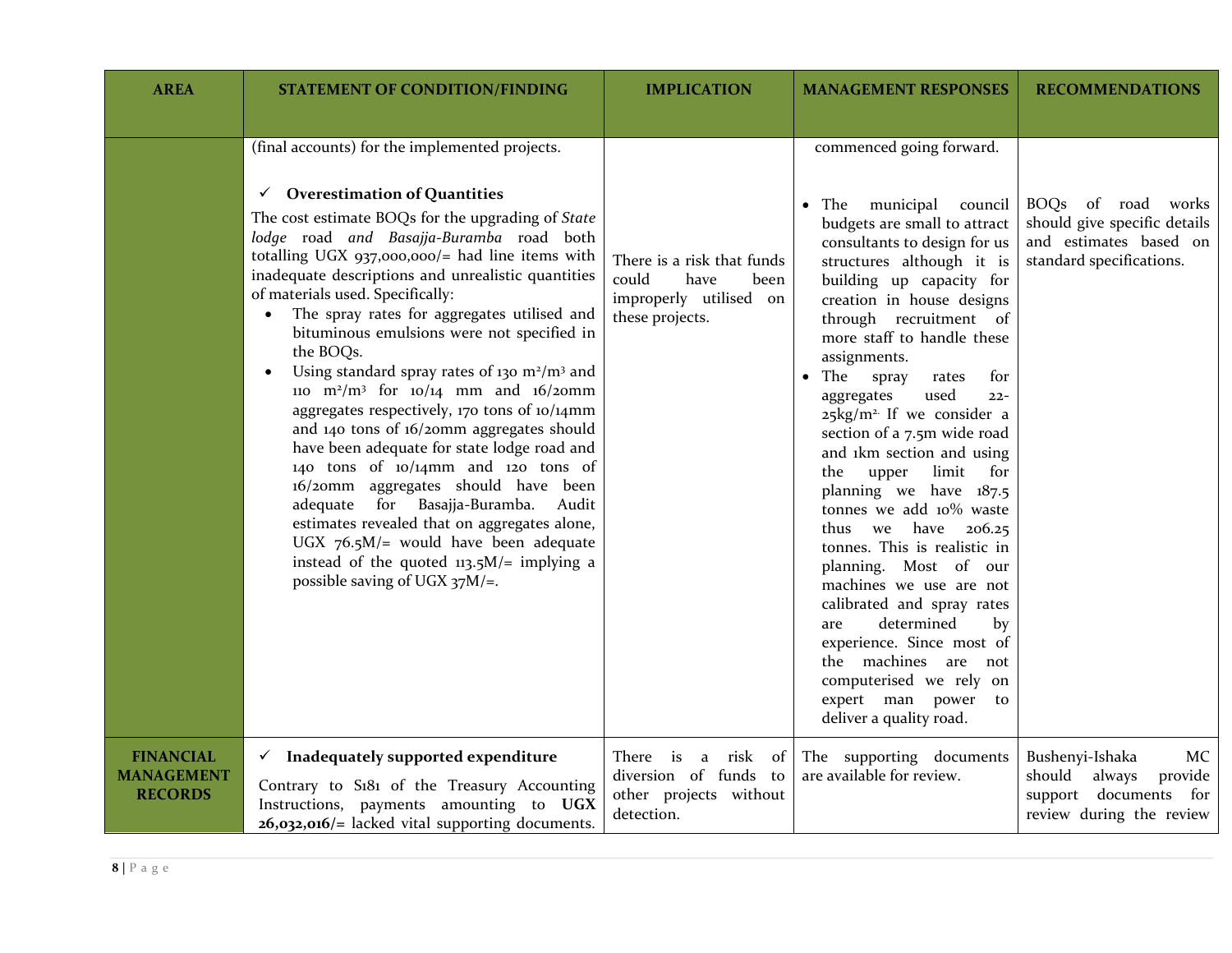| <b>AREA</b>                                                   | <b>STATEMENT OF CONDITION/FINDING</b>                                                                                                                                                                                                                                                                                                                                                                                                                                                                                                                                               | <b>IMPLICATION</b>                                                                                                                   | <b>MANAGEMENT RESPONSES</b>                                                                                                                    | <b>RECOMMENDATIONS</b>                                                                       |
|---------------------------------------------------------------|-------------------------------------------------------------------------------------------------------------------------------------------------------------------------------------------------------------------------------------------------------------------------------------------------------------------------------------------------------------------------------------------------------------------------------------------------------------------------------------------------------------------------------------------------------------------------------------|--------------------------------------------------------------------------------------------------------------------------------------|------------------------------------------------------------------------------------------------------------------------------------------------|----------------------------------------------------------------------------------------------|
|                                                               |                                                                                                                                                                                                                                                                                                                                                                                                                                                                                                                                                                                     |                                                                                                                                      |                                                                                                                                                |                                                                                              |
|                                                               | Summary is in appendix I attached.                                                                                                                                                                                                                                                                                                                                                                                                                                                                                                                                                  |                                                                                                                                      |                                                                                                                                                | exercise.                                                                                    |
|                                                               | Note: Supporting documents were provided or<br>review after the exit meeting.                                                                                                                                                                                                                                                                                                                                                                                                                                                                                                       |                                                                                                                                      |                                                                                                                                                |                                                                                              |
|                                                               | $\checkmark$ Discrepancies in accountability records<br>and reports                                                                                                                                                                                                                                                                                                                                                                                                                                                                                                                 |                                                                                                                                      |                                                                                                                                                |                                                                                              |
|                                                               | This leads to inaccuracies<br>template<br>The<br>used<br>for<br>Section $5(b)(i)$ of the performance agreement<br>reporting that URF provided<br>inconsistencies in<br>and<br>requires the DA to provide comprehensive and<br>requires the Engineer and<br>the<br>accountability<br>satisfactory accountability reports for the funds<br>Town Clerk to sign off on<br>submitted<br>to<br>reports<br>disbursed in a form prescribed by URF. A review of<br>URF.<br>accountabilities.<br>However,<br>the accountability records revealed the following:<br>onward the head of finance | Financial<br>accountability<br>reports of the Municipal<br>Council<br>should<br>be<br>prepared and signed by the<br>Head of Finance. |                                                                                                                                                |                                                                                              |
|                                                               | The financial accountability reports for FY<br>$\bullet$<br>15/16 were prepared and signed off by the<br>Municipal Council Engineer and not the<br>Head of Finance. This undermines<br>independence of functions in financial and<br>technical management.                                                                                                                                                                                                                                                                                                                          |                                                                                                                                      | will<br>endorse<br>the<br>accountabilities before they<br>are submitted to the road<br>fund                                                    |                                                                                              |
|                                                               | $\checkmark$ Failure to certify cashbooks and bank<br>reconciliation statements                                                                                                                                                                                                                                                                                                                                                                                                                                                                                                     |                                                                                                                                      |                                                                                                                                                |                                                                                              |
|                                                               | Contrary to Section 6.4.2.6 of the LGFAM, 2007,<br>reconciliation statements for the period July 2015-<br>June 2016 were prepared although they were not<br>certified by CFO as required.                                                                                                                                                                                                                                                                                                                                                                                           | Lapses in reconciliation<br>may result in loss of cash<br>without detection.                                                         | Accountabilities submitted to<br>URF have bank reconciliation<br>statements certified by the<br>head of finance.                               | monthly<br>The<br>bank<br>reconciliations should be<br>prepared and certified by<br>CFO.     |
| <b>EVALUATION</b><br><b>OF PROJECTS</b><br><b>IMPLEMENTED</b> | $\checkmark$ Lack of project information signage<br>Clause $9$ (k) of the performance agreements<br>Bushenyi-Ishaka<br>required<br>MC<br>install<br>to<br>appropriate signage at the beginning and end of<br>every road on all road works under URF funding.<br>The signage should show road name, funder,<br>financial year, length of the road, activity being<br>undertaken and the road management type.                                                                                                                                                                        | This implies<br>lack of<br>compliance<br>with<br>guidelines<br>and<br>performance agreements.                                        | • This has been an oversight<br>by the council. However,<br>going forward signage will<br>be installed on all projects<br>being funded by URF. | The agency should place<br>all major<br>signage<br>on<br>projects as a standard<br>practice. |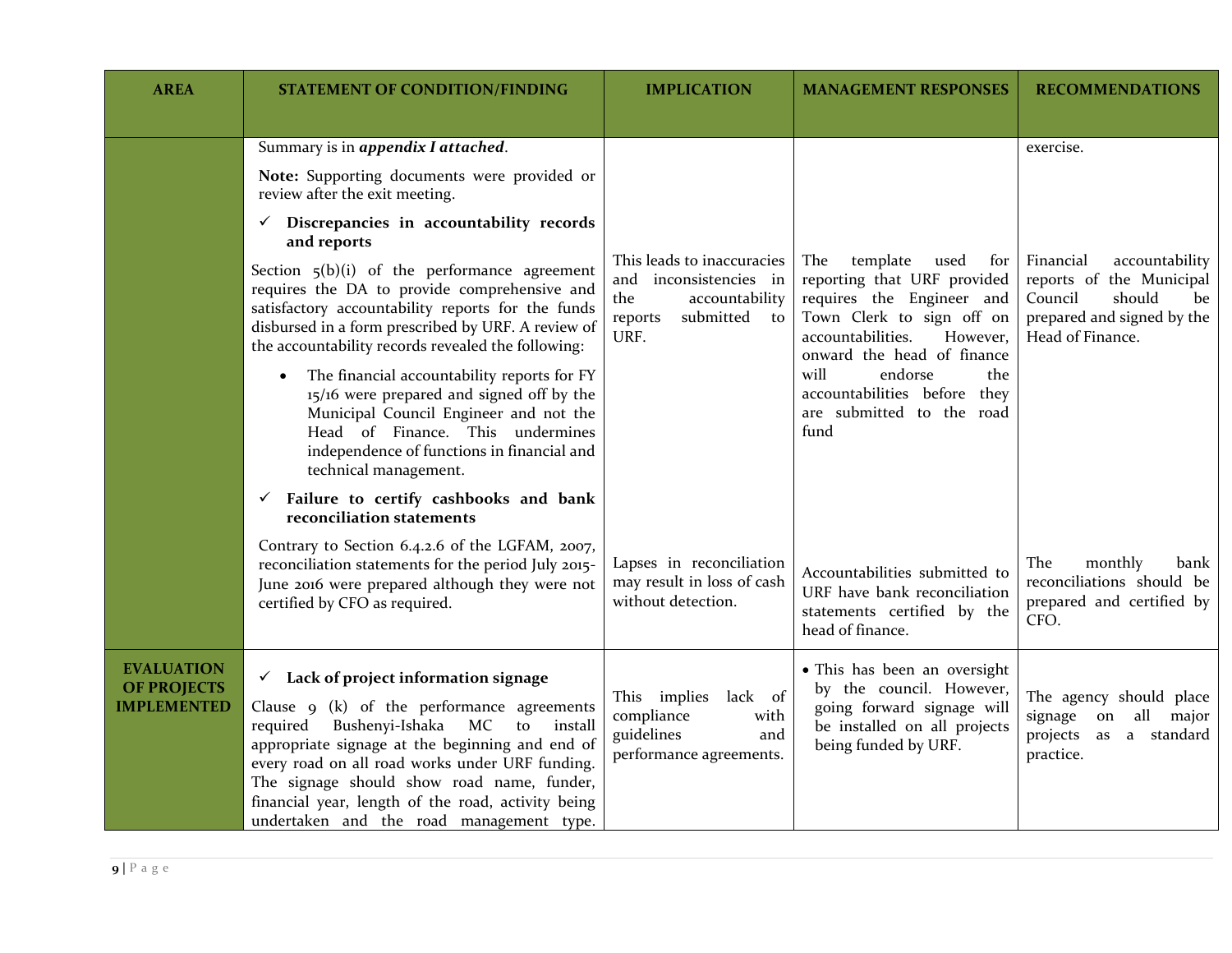| <b>AREA</b>      | <b>STATEMENT OF CONDITION/FINDING</b>                                                                                                                                                                                                                                                                                                                                                                                                                                                                      | <b>IMPLICATION</b>                                                                             | <b>MANAGEMENT RESPONSES</b>                                                                                                                                                                                                                              | <b>RECOMMENDATIONS</b>                                                                                                                                                       |
|------------------|------------------------------------------------------------------------------------------------------------------------------------------------------------------------------------------------------------------------------------------------------------------------------------------------------------------------------------------------------------------------------------------------------------------------------------------------------------------------------------------------------------|------------------------------------------------------------------------------------------------|----------------------------------------------------------------------------------------------------------------------------------------------------------------------------------------------------------------------------------------------------------|------------------------------------------------------------------------------------------------------------------------------------------------------------------------------|
|                  | Bushenyi-Ishaka MC did not install any signage on<br>all the roads that were inspected in the FY2015/16.<br>Field inspections revealed that both State lodge<br>Basajja-Buramba road still have<br>and<br>road<br>inadequate drainage provisions. Both roads<br>require new drainage structures such as relief<br>culverts and drifts where necessary.<br>The approach roads of Karamira bridge require<br>more fill material and the up and downstream<br>sides of the bridge need urgent river training. | Risk of extended damage<br>on the road asset value<br>increased<br>hence<br>maintenance costs. | • During the audit, drainage<br>works were still on going.<br>All the necessary drainage<br>have<br>structures<br>been<br>the road<br>installed<br>on<br>section.<br>• The fill material for the<br>bridges is going to<br>be<br>supplied and installed. | Bushenyi-Ishaka<br>MC<br>should prioritise<br>these<br>project to prevent further<br>damage to the already<br>built infrastructure.                                          |
| <b>OVERSIGHT</b> | $\checkmark$ Oversight on URF projects<br>Although the team reviewed the internal audit<br>reports on road maintenance activities for the FY<br>under review, it was noted that there is inadequate<br>oversight on road maintenance funds.                                                                                                                                                                                                                                                                | Lack of assurance during<br>project implementation                                             | The staffing gaps within the<br>audit department were a<br>challenge. However, the<br>district seconded their senior<br>internal auditor to fill the gap<br>until council can recruit a<br>substantive auditor.                                          | Audit<br>should<br>Internal<br>ensure adequate oversight<br>financial<br>both<br>$_{\rm on}$<br>management and technical<br>of<br>aspects<br>road<br>maintenance activities. |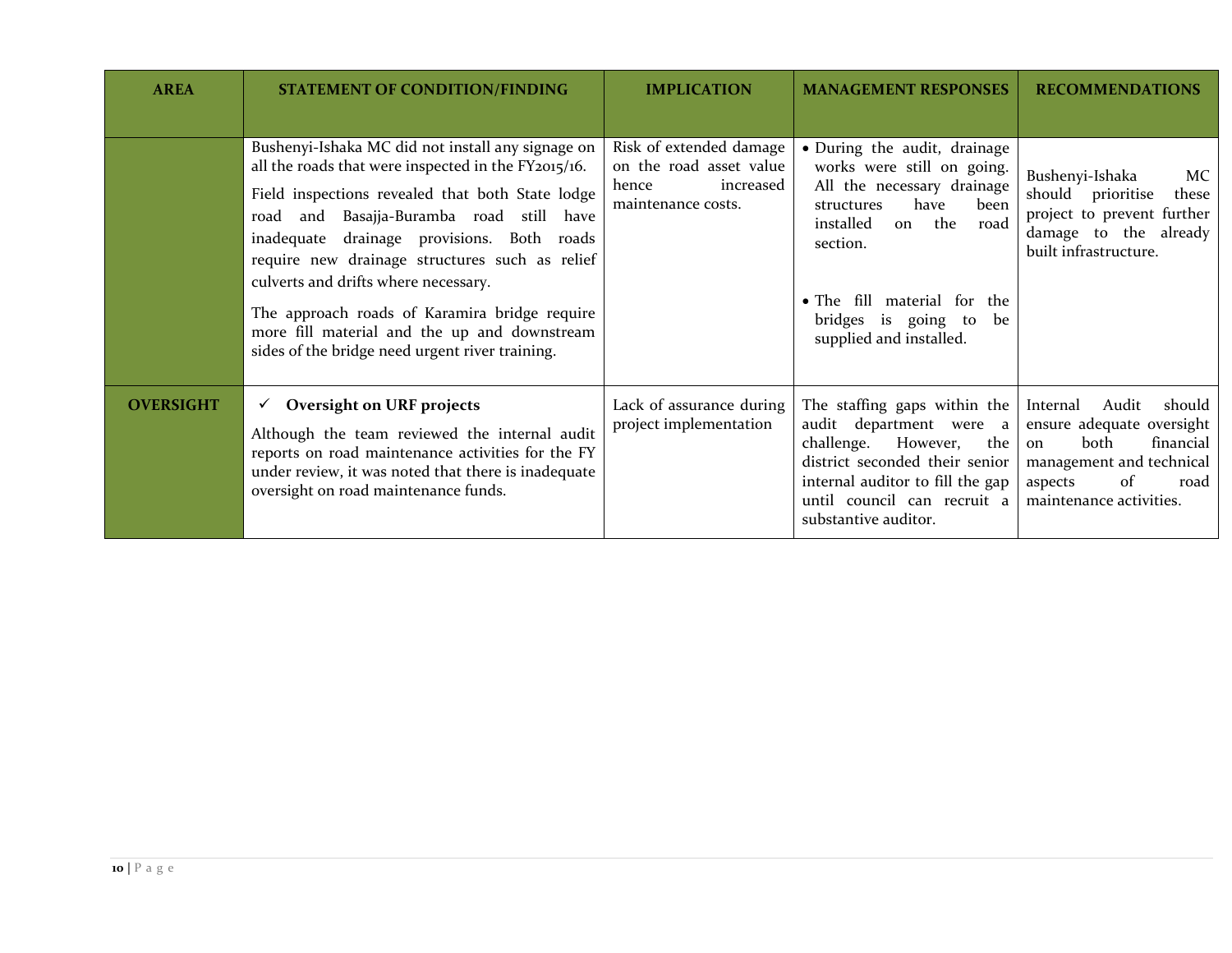## <span id="page-10-1"></span><span id="page-10-0"></span>**3. SPECIFIC TECHNICAL REVIEW FINDINGS ON SELECTED ROADS INSPECTED**

| Planned amount (UGX)                     | $567,000,000/=$            |  |
|------------------------------------------|----------------------------|--|
| Actual sum (UGX)                         | $495,000,000/$ =           |  |
| Variance                                 | $72,000,000/$ =            |  |
| <b>Start date</b>                        | Not on file                |  |
| <b>Completion date</b>                   | Not on file                |  |
| <b>Management type</b>                   | Force Account              |  |
| <b>Supervisor</b>                        | Municipal Engineer         |  |
| <b>Activity done</b>                     | Sealing and Drainage works |  |
| <b>Project Description and Condition</b> |                            |  |

#### **3.1. Tarmacking of State lodge road (1km)**

The project is a 1 km newly paved urban road serving as the access road the presidential state lodge. It measures 7.5m wide for the first 500m and it narrows to 5.6m average in the last 500m.

The road received an upgrade from gravel to bituminous standards via double bituminous surface treatment (DBST) using 16/20 mm and 10/14 mm aggregates for first and second seals respectively bound by 80/100 penetration grade bitumen over an MC30 prime coat. The pavement was built from a 200mm thick layer of lime-stabilised gravel material.

At the time of the review, the road had received both seals and drainage works were still ongoing. The works at the time were estimated to have cost UGX  $495M/\text{m}$ .

The road was at a good service level and motorable throughout.

#### **Review Findings**

- Lack of final accounts for actual works undertaken,
- Inadequate drainage provisions,
- Overestimation of budget quantities in line with construction materials. For example 170 tons of 10/14mm and 140 tons of 16/20mm aggregates should have been adequate for the surfacing works as opposed to the 210 tons estimated for each layer, and
- Lack of project information signage

#### **Photographs from field inspection of State lodge road (1km)**



Ch. 0+000: Surface dressing for wearing course Ch. 0+600: Culvert installation urgently required

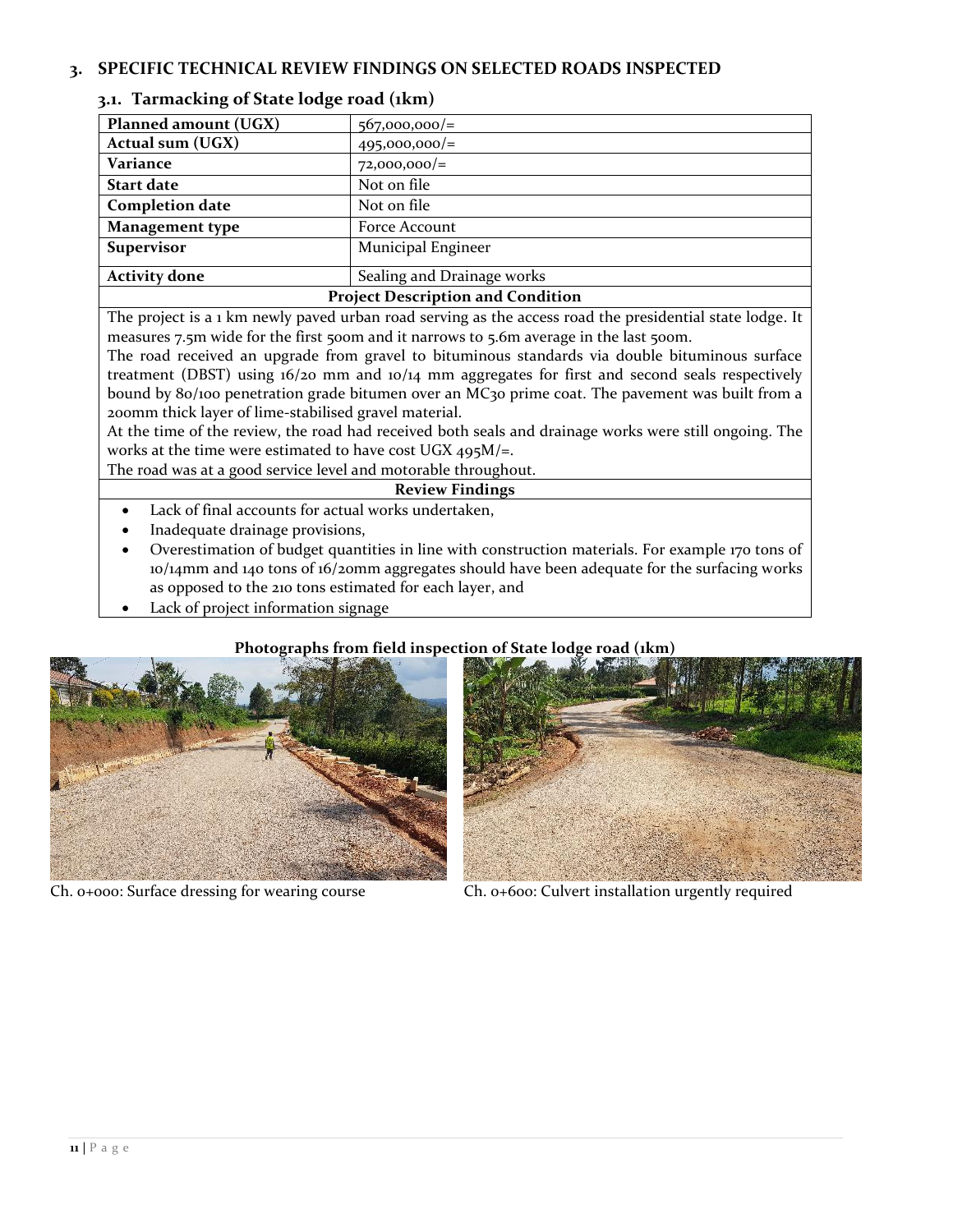#### <span id="page-11-0"></span>**3.2. Tarmacking of Basajja-Buramba road (800m)**

| Planned amount (UGX)                                                                                                                     | $370,000,000/$ =   |  |
|------------------------------------------------------------------------------------------------------------------------------------------|--------------------|--|
| Actual sum (UGX)                                                                                                                         | $404,000,000/$ =   |  |
| Variance                                                                                                                                 | $34,000,000/=$     |  |
| <b>Start date</b>                                                                                                                        | Not on file        |  |
| <b>Completion date</b>                                                                                                                   | Not on file        |  |
| <b>Management type</b>                                                                                                                   | Force Account      |  |
| <b>Supervisor</b>                                                                                                                        | Municipal Engineer |  |
| <b>Activity done</b>                                                                                                                     | Tarmacking         |  |
| $\mathbf{p}$ is $\mathbf{p}$ in the set of $\mathbf{p}$ is the set of $\mathbf{p}$ is the set of $\mathbf{p}$ is the set of $\mathbf{p}$ |                    |  |

#### **Project Description and Condition**

The project is an 800m newly paved urban road. It measures 8m wide for the first 200m and 7.5m for the last 600m.

The road received an upgrade from gravel to bituminous standards via double bituminous surface treatment (DBST) using  $14/20$  mm and  $10/12$  mm aggregates for first and second seals respectively bound by 80/100 penetration grade bitumen over an MC30 prime coat. The pavement was built from a 150mm thick layer of lime-stabilised gravel material.

At the time of the review, the road had received both seals and drainage works were still ongoing. The works at the time were estimated to have cost UGX 404M/=.

The road was at a good service level and motorable throughout.

#### **Review Findings**

- Lack of final accounts for actual works undertaken,
- Inadequate drainage provisions,
- Overestimation of budget quantities in line with construction materials. For example 140 tons of 10/14mm and 120 tons of 16/20mm aggregates should have been adequate for the surfacing works as opposed to the 190 tons estimated for each layer, and
- Lack of project information signage

#### **Photographs from field inspection of Basajja-Buramba road (800m)**



Ch. 0+000: Drainage improvement required via Ch. 0+750: Surface dressing for wearing courseinstallation of open drift

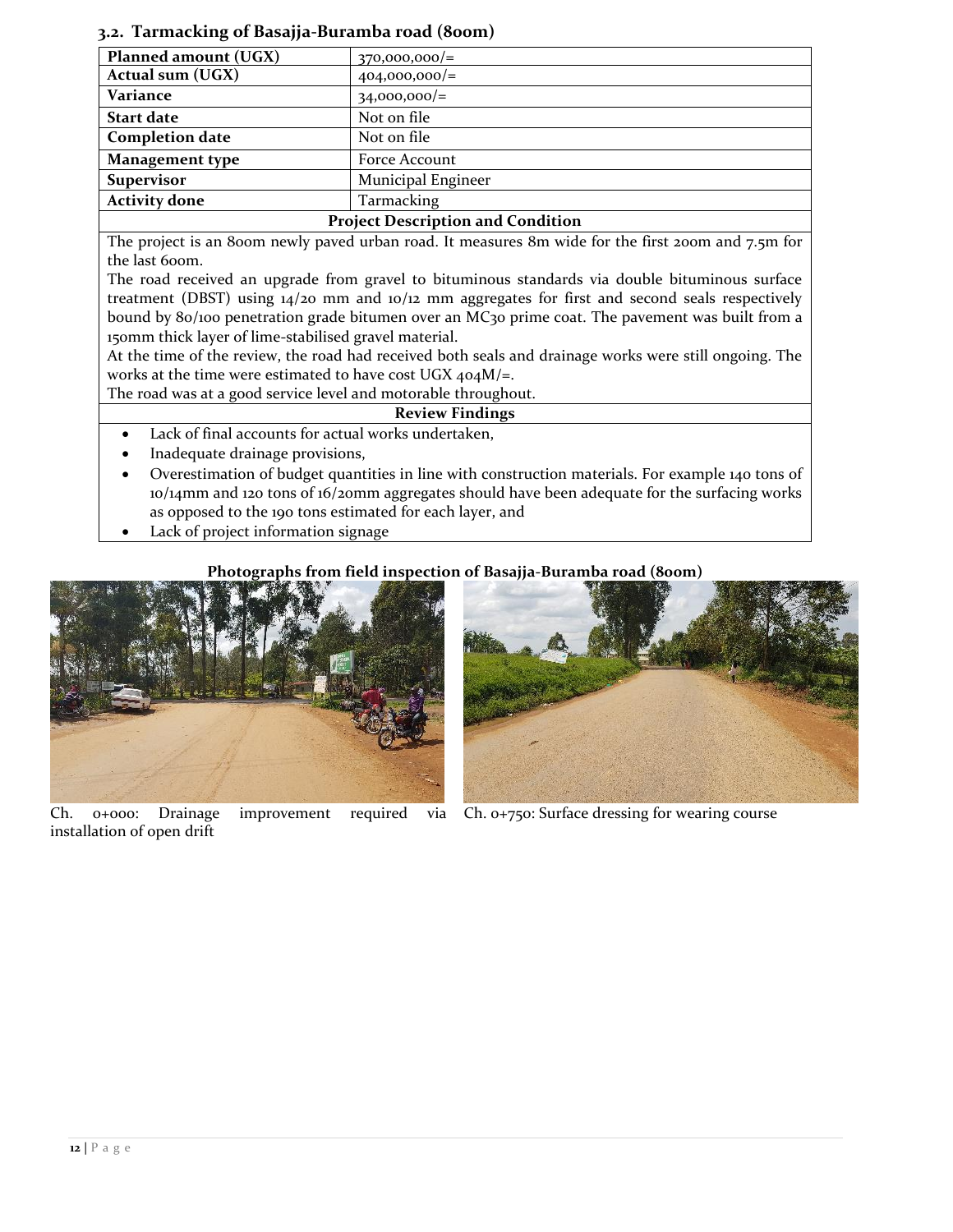#### <span id="page-12-0"></span>**3.3. Construction of Karamira Bridge**

| Planned amount (UGX)   | $42,010,000/$ =            |
|------------------------|----------------------------|
| Actual sum (UGX)       | $38,405,136/=$             |
| Variance               | $3,605,000/=$              |
| <b>Start date</b>      | Not on file                |
| <b>Completion date</b> | Not on file                |
| <b>Management type</b> | Force Account              |
| <b>Supervisor</b>      | Municipal Engineer         |
| <b>Activity done</b>   | <b>Bridge Construction</b> |

#### **Project Description and Condition**

The project is a concrete bridge with unpaved gravel approach roads within the municipal council. Its span is 4m long and 3m wide over a 300mm deep reinforced concrete deck seated on 1.5m deep abutments.

The bridge was a new construction to improve the serviceability of the existing road through the swamp crossing at an estimated cost of UGX  $38.4M$ /=.

At the time of the review, the bridge was in a good condition and was adequate for the envisaged purpose.

#### **Review Findings**

- Inadequate fill material on the approach roads making it susceptible to flooding,
- River training is required both up and downstream,
- Lack of working design,
- Inadequate compaction of the fill material of the approach roads, and
- Lack of project information signage.

#### **Photographs from field inspection of Karamira Bridge**



Exposed wing walls due to inadequate fill material o=on the River training required up and downstreamApproach road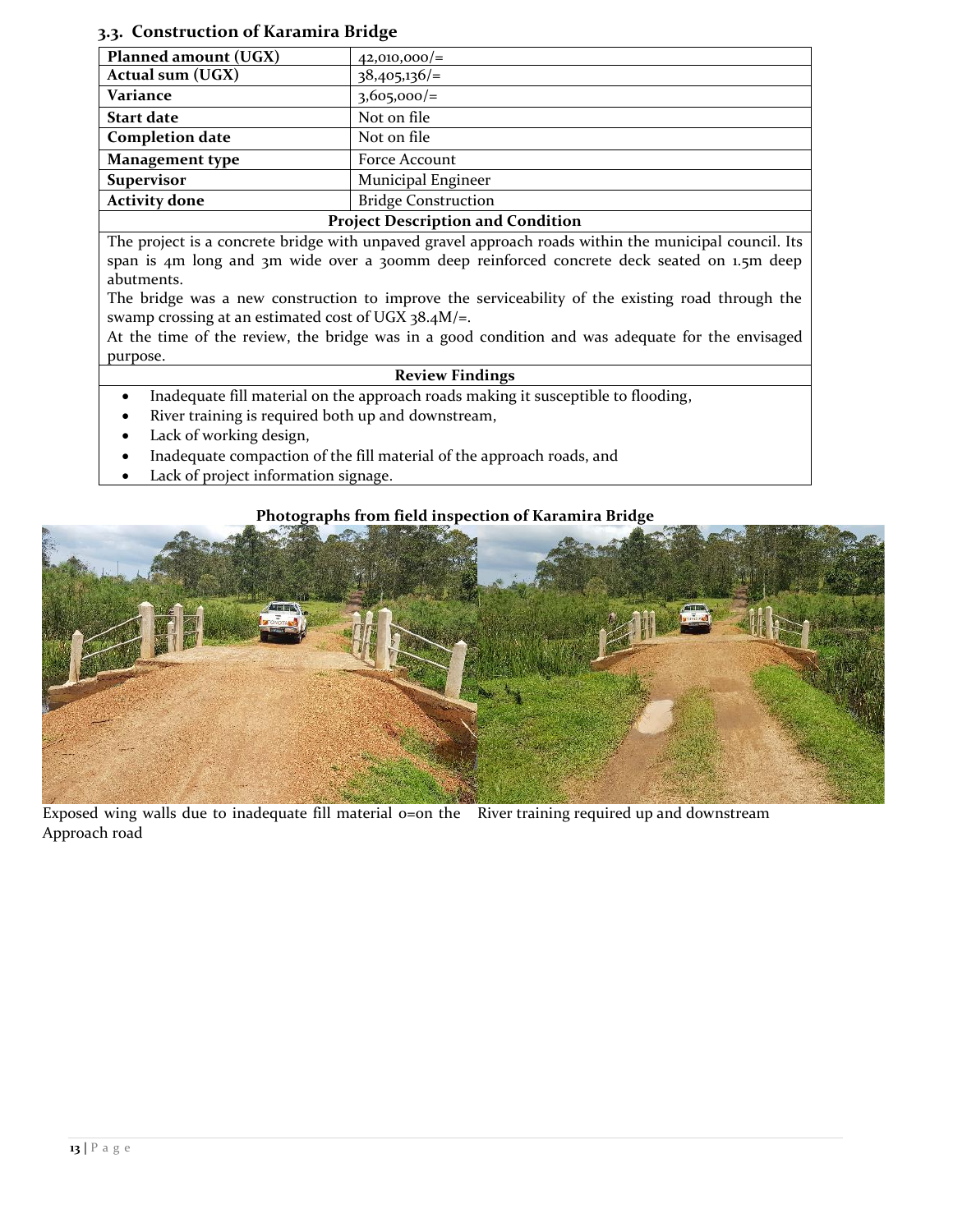## <span id="page-13-0"></span>**4. APPENDICES**

| PV No<br><b>Beneficiary</b> |      | Amount     | <b>Purpose</b>                                                           |  |  |
|-----------------------------|------|------------|--------------------------------------------------------------------------|--|--|
| Charm Partners Limited      | 28/2 | 21,492,016 | Supply of construction materials for box bridge at Ntarukwa swamp        |  |  |
| Muhwezi Jackson             | 15/2 | 500,000    | SDA allowance and fuel for monitoring on going works in the municipality |  |  |
| Bamanyisa Charles           | 14/2 | 550,000    | Facilitation in the activity of filling gravel                           |  |  |
| Lubega Denis                | 5/11 | 550,000    | Facilitation for grading various roads                                   |  |  |
| Deo Ndimo                   | 14/9 | 1,500,000  | Payment in respect of initial process of opening new road to Ruhandagazi |  |  |
| Oswald Atuheire             | 37/6 | 708,000    | Facilitation to carry out road inspection                                |  |  |
| Oswald Atuheire             | 36/6 | 732,000    | Facilitation to carry out road inspection                                |  |  |
| <b>TOTAL</b>                |      | 26,032,016 |                                                                          |  |  |

# <span id="page-13-1"></span>**4.1. Appendix I - Schedule of inadequately supported expenditure**